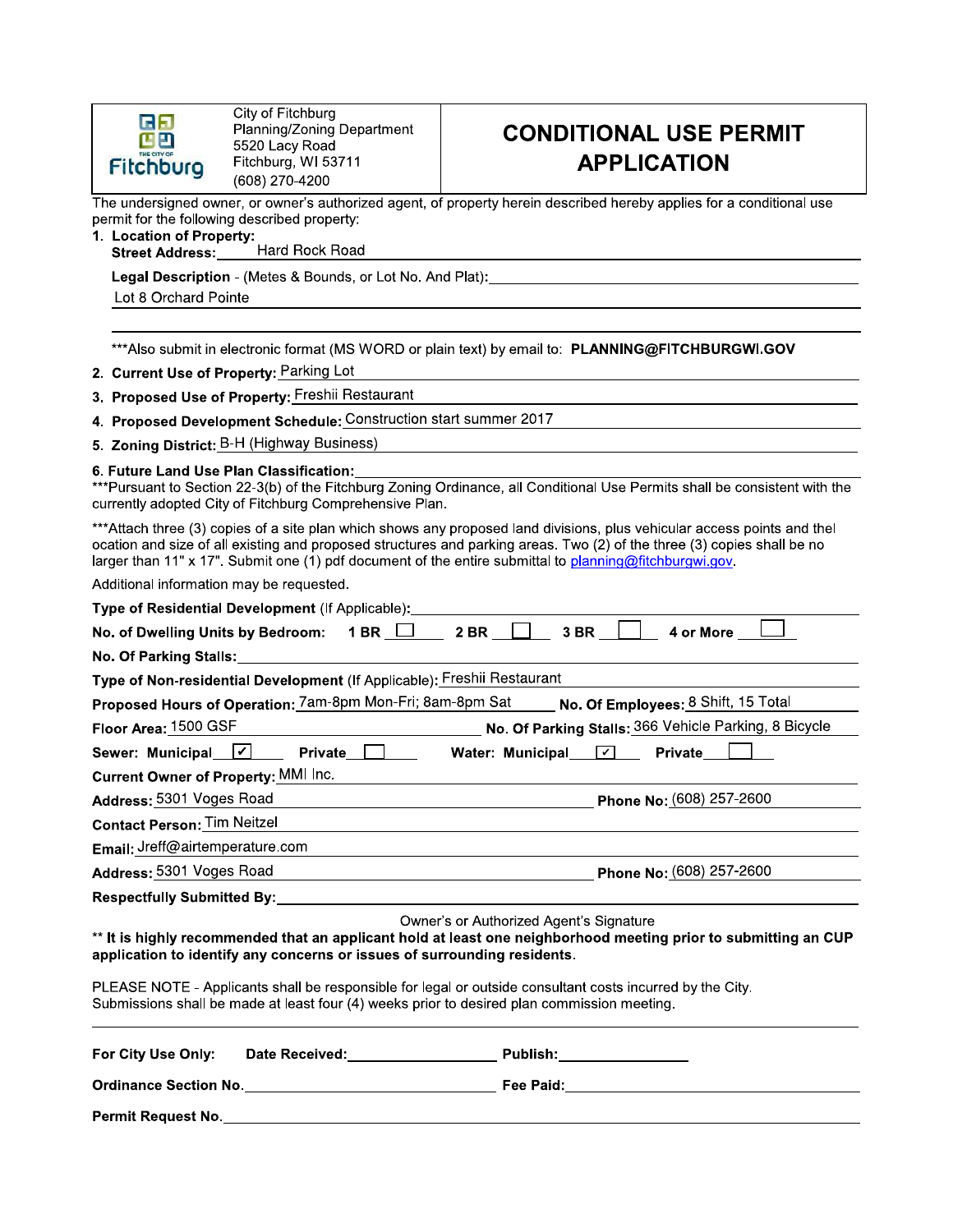## **Conditional Use Permit**

## **Restaurant with Drive-thru**

## **Lot 8**

## **Orchard Pointe**

Prepared for: Tim Neitzel

JSD Professional Services 161 Horizon Drive, Suite 101 Verona, WI

Project 17-7957 Submitted: 23 May 2017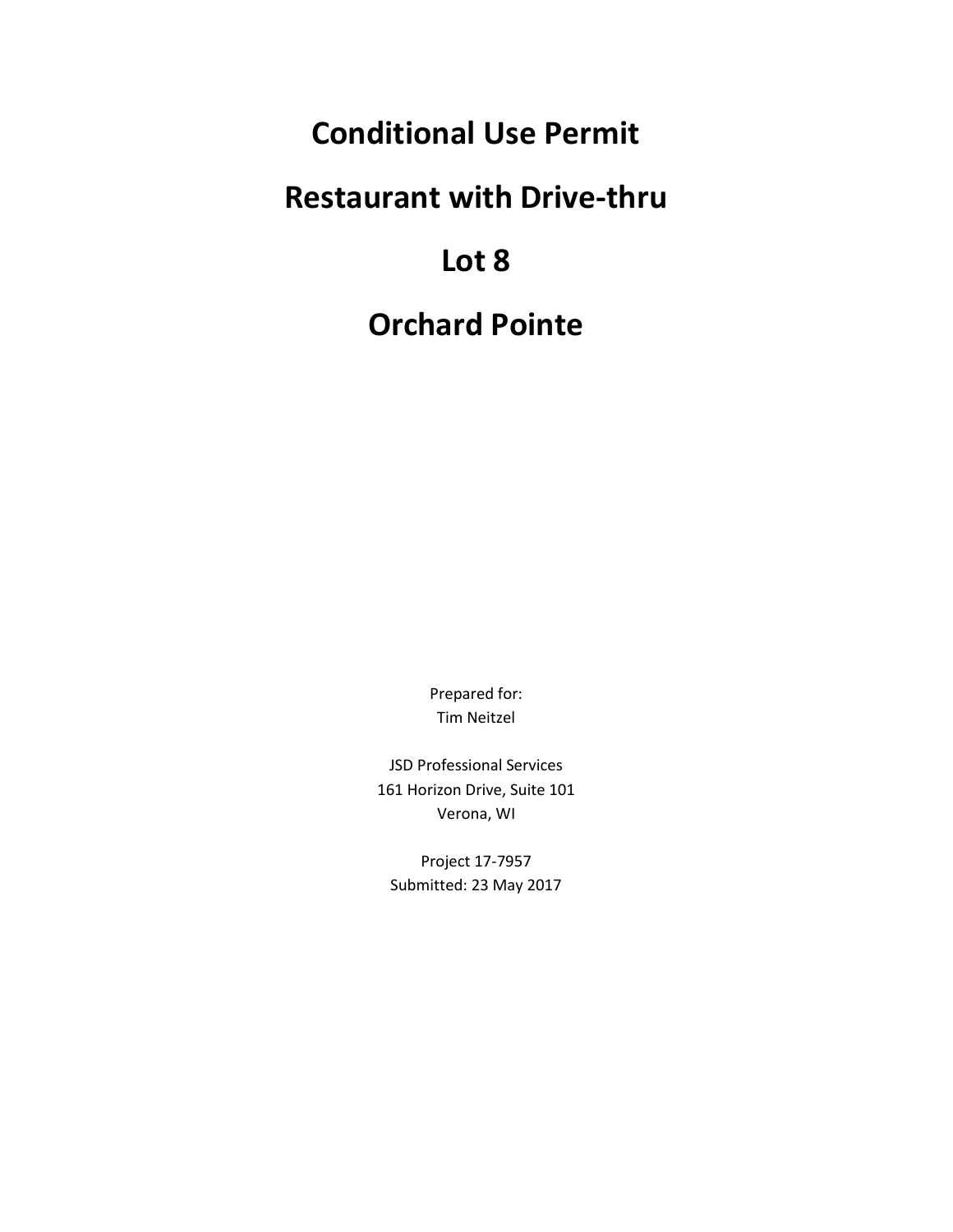#### **OVERVIEW**

The Orchard Pointe Comprehensive Development Plan (CDP) was adopted by the City of Fitchburg in April 2006 after extensive public review and discussion. The CDP established the framework for the mixed use commercial development of approximately 120 acres located in the southwest quadrant of the McKee Road x Verona Road intersection.

Created by the platting of Orchard Pointe, Lot 8 is a fully improved lot located east of Hardrock Road and zoned B-H Highway Business. Development on Lot 8 is organized as a commercial condominium and there are currently two businesses in operation – Gold's Gym and Pet Supplies.

#### **DESCRIPTION**

This proposed Conditional Use Permit is to allow the development of a restaurant with a drive-thru on approximately 15,500 square feet located in the parking lot north of the Pet Supplies building site. The restaurant site will be improved with a 1,500 square foot building with indoor seating, outdoor patio area, bike racks, a drive-thru lane with queuing for 7 vehicles, a loading space for delivery, parking for 23 vehicles, enclosed trash dumpster area and site landscaping.

**Zoning.** The Restaurant and Drive-thru uses require approval of a Conditional Use Permit under the current B-H Highway Business zoning district.

**Traffic and Pedestrian Circulation.** The site is conveniently accessible for vehicular travel from Hardrock Road by either of the two private drives entering the Shoppes at Orchard Pointe development area. The proposed site also does not disrupt the existing sidewalk network linkages between Gold's Gym, Buffalo Wild Wings, and Hardrock Road.

**Parking.** There are 404 existing parking stalls on Lot 8. Of these, 79 stalls are allocated to support the high-turn restaurant use (Buffalo Wild Wings) on the adjoining Lot 7. The proposed restaurant location will eliminate 38 stalls. The remaining 287 stalls are more than sufficient to minimum parking demand for existing and projected future retail uses on the lot as well as the health club (total of 73,750 square feet at 3.3 stalls per 1000 square feet, plus 9 stalls for the restaurant use, yields a minimum parking requirement of 252 stalls.

**Operating Hours.** The proposed Freshii Restaurant will operate 7AM to 8PM Monday through Friday and 8AM to 8PM on Saturday.

**Signage.** All signage will be located on the building – no free standing or monument signs.